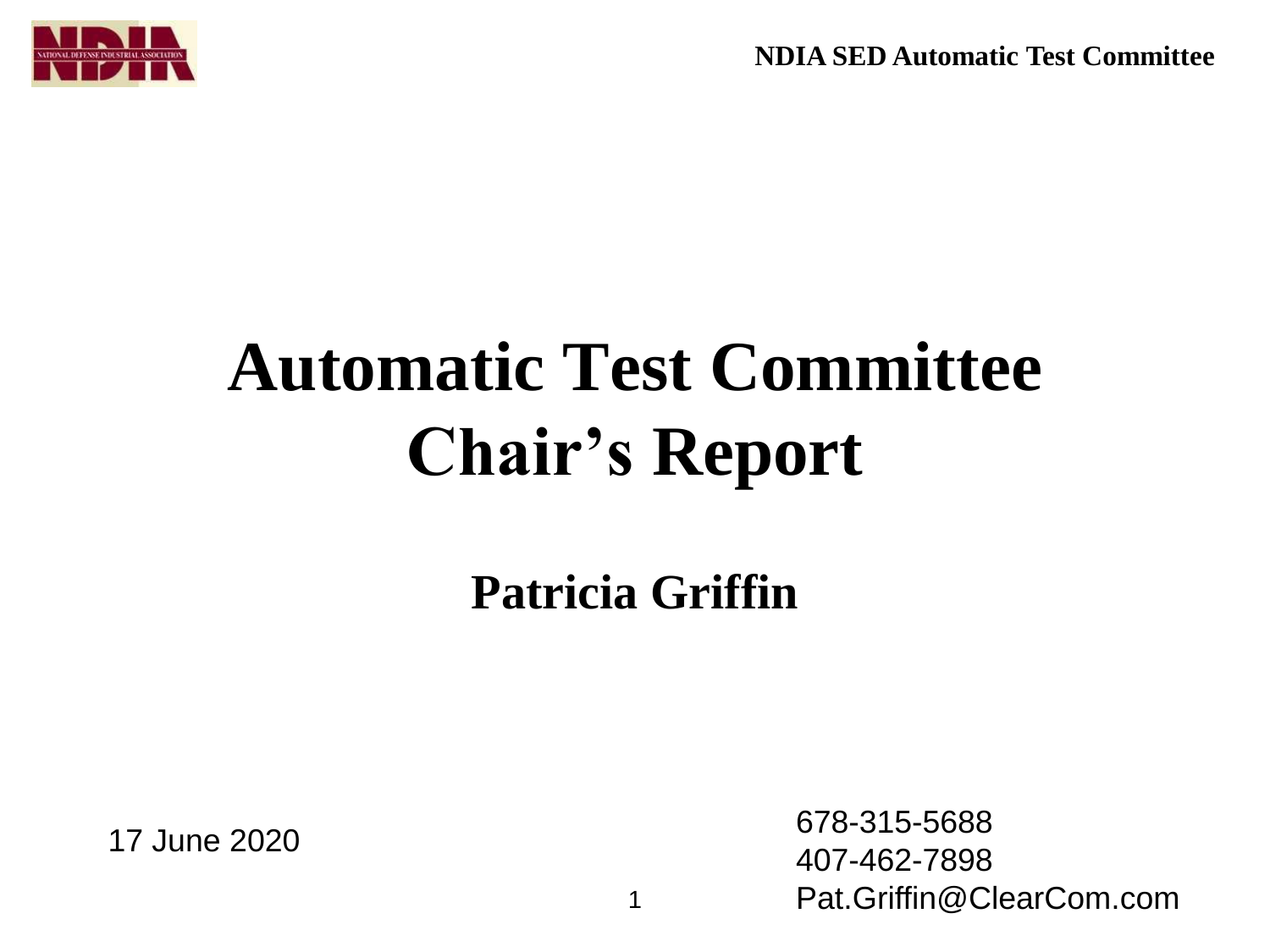## *National Defense Industrial Association - Systems Engineering Division AUTOMATIC TEST COMMITTEE*

**2020 Steering Committee (June 17)**

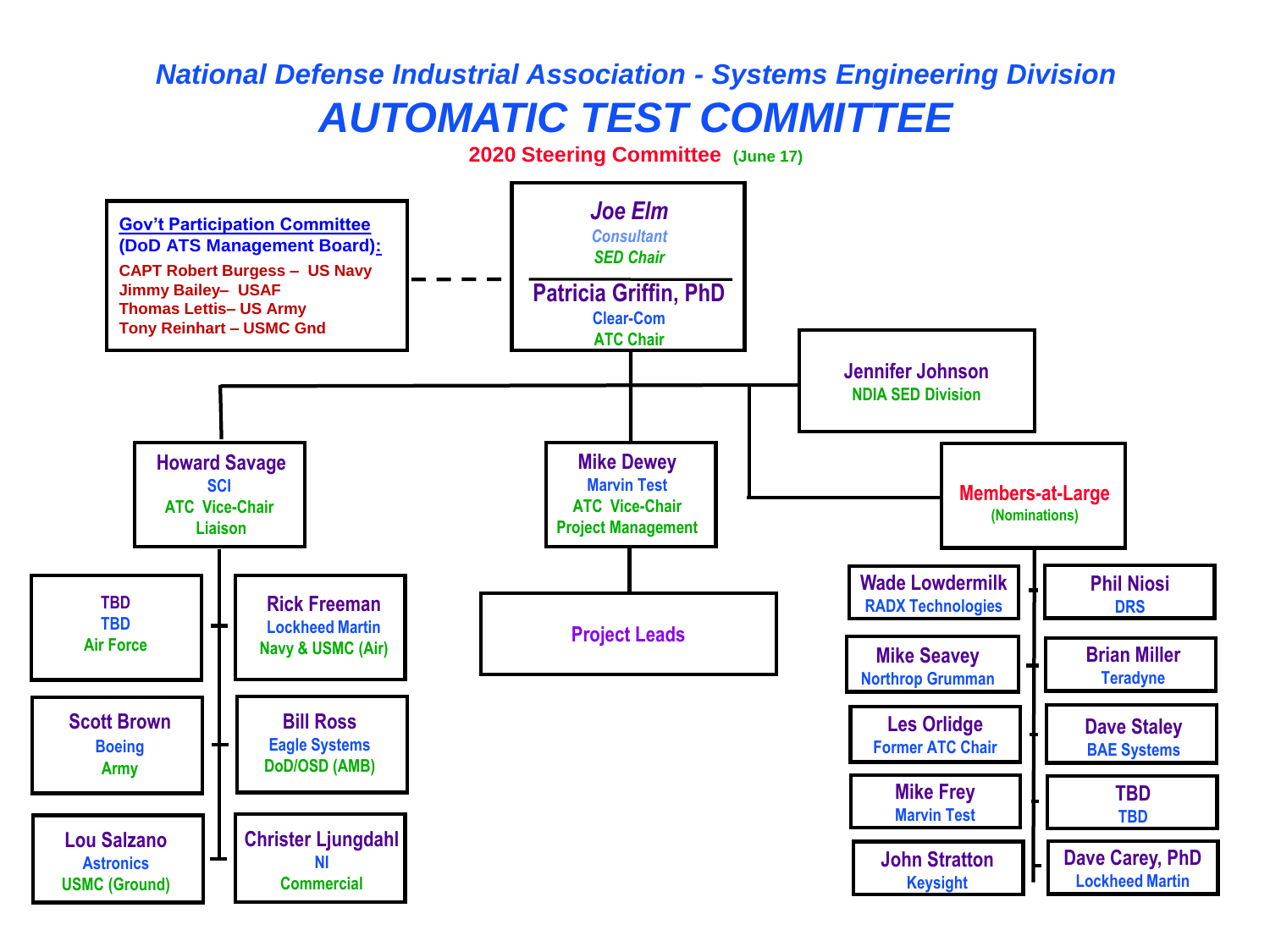

## Automatic Test Committee - 2020 Task Plan

| <b>Proposed 2020 Tasks:</b>                                                                                                                                                                                                                            | <b>Deliverables / Products:</b>                                                                                                                                                                                                                                                                                   |
|--------------------------------------------------------------------------------------------------------------------------------------------------------------------------------------------------------------------------------------------------------|-------------------------------------------------------------------------------------------------------------------------------------------------------------------------------------------------------------------------------------------------------------------------------------------------------------------|
| • Government/Industry Liaison Reports<br>• Investigated online options<br>• Will push for Aug/Sept Vmeeting<br>• John Slattery Award nominations<br>• Deferred till 2021<br>• ATC projects:<br>• Awaiting next project<br>• Cyber Security discussions | • Semi-annual Reports posted on Web-site:<br>• US Army ATS Liaison Report<br>• USAF ATS Liaison Report<br>• US Navy/USMC-Air ATS Liaison Report<br>• USMC-Ground ATS Liaison Report<br>• DoD AMB Liaison Report<br>• Commercial ATS Liaison Report<br>• ATC Project Updates<br>• Survey industry for next project |
| <b>Schedule / Resources</b>                                                                                                                                                                                                                            | <b>Issues / Concerns:</b>                                                                                                                                                                                                                                                                                         |
| Status/Review at regular ATC meetings:<br>• Large turnout at last meeting Aug 2019 at                                                                                                                                                                  | Uncertain Budget/resources:<br>• CV-19 affecting all travel, budgets and                                                                                                                                                                                                                                          |
| National Harbor, MD - Completed<br>• March 2020 meeting CANX<br>• August meeting normally held adjacent<br><b>AUTOTESTCON in National Harbor, MD is</b><br>CANX for 2020<br>• Every other month with SED (DC area or virtual)                          | introduced uncertainty<br>• Several committee member changes<br>• Result of inquiry to military members<br>was to cancel meetings till further<br>notice                                                                                                                                                          |